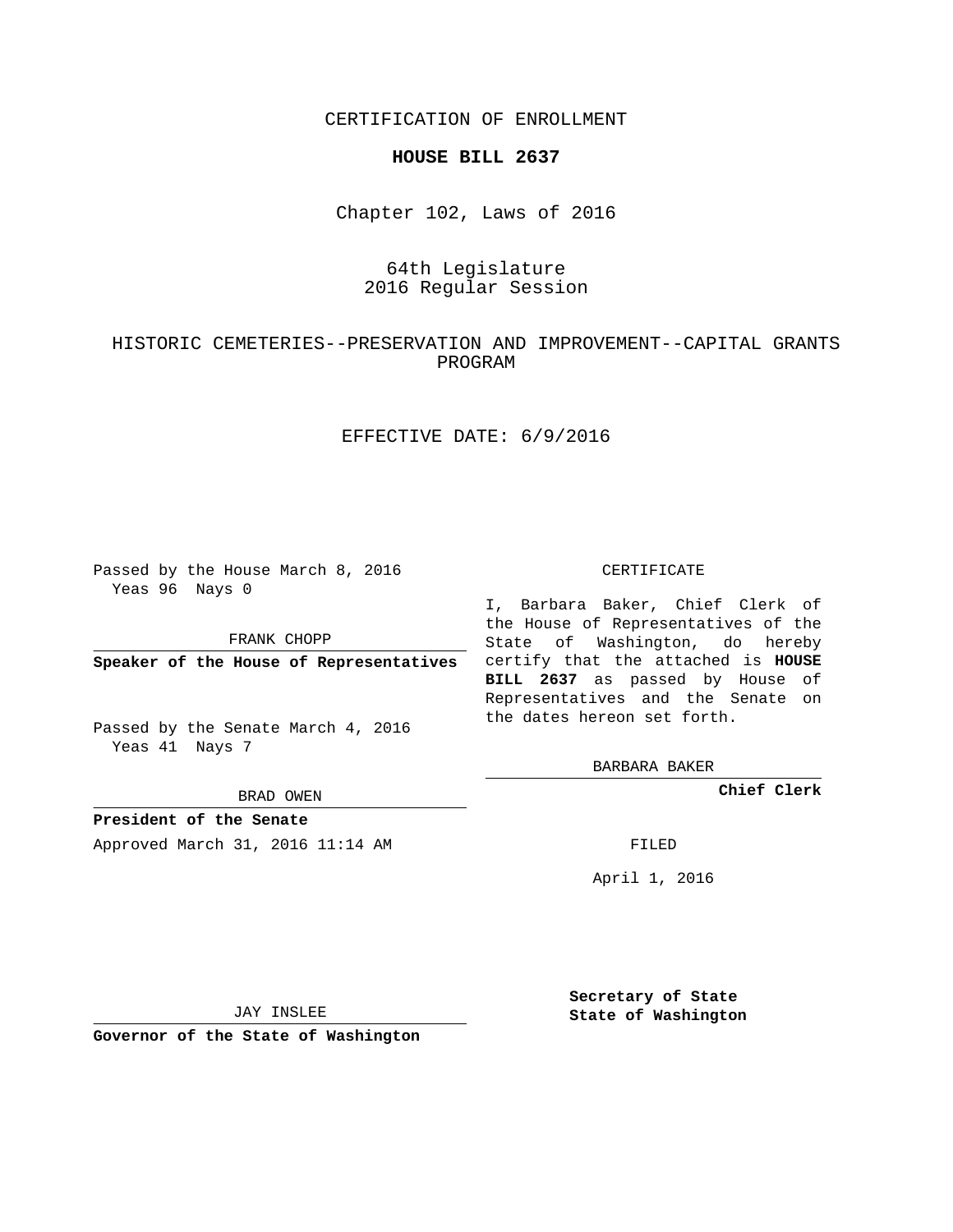### **HOUSE BILL 2637**

AS AMENDED BY THE SENATE

Passed Legislature - 2016 Regular Session

**State of Washington 64th Legislature 2016 Regular Session**

**By** Representatives Manweller, DeBolt, G. Hunt, and Zeiger

Read first time 01/18/16. Referred to Committee on Capital Budget.

 AN ACT Relating to preservation and improvement of historic cemeteries; and adding a new section to chapter 27.34 RCW.

BE IT ENACTED BY THE LEGISLATURE OF THE STATE OF WASHINGTON:

 NEW SECTION. **Sec. 1.** A new section is added to chapter 27.34 5 RCW to read as follows:

 (1) The Washington state historic cemetery preservation capital 7 grant program is created in the department.

 (2) The capital grant program is intended to benefit the public by preserving outstanding examples of the state's historical heritage, enabling historic cemeteries to continue to serve their communities, and honoring the military veterans buried within them.

 (3) Subject to appropriation, grants may be awarded each biennium for construction, renovation, or rehabilitation projects that preserve the historic character, features, and materials of the cemetery, or that maintain or improve the functions of the cemetery.

 (4) A capital grant award may not exceed fifty thousand dollars, adjusted biennially for inflation. The department may not require 18 applicants to provide matching funds.

 (5) Eligible applicants for capital grants include cemetery property owners, nonprofit organizations, and local governments.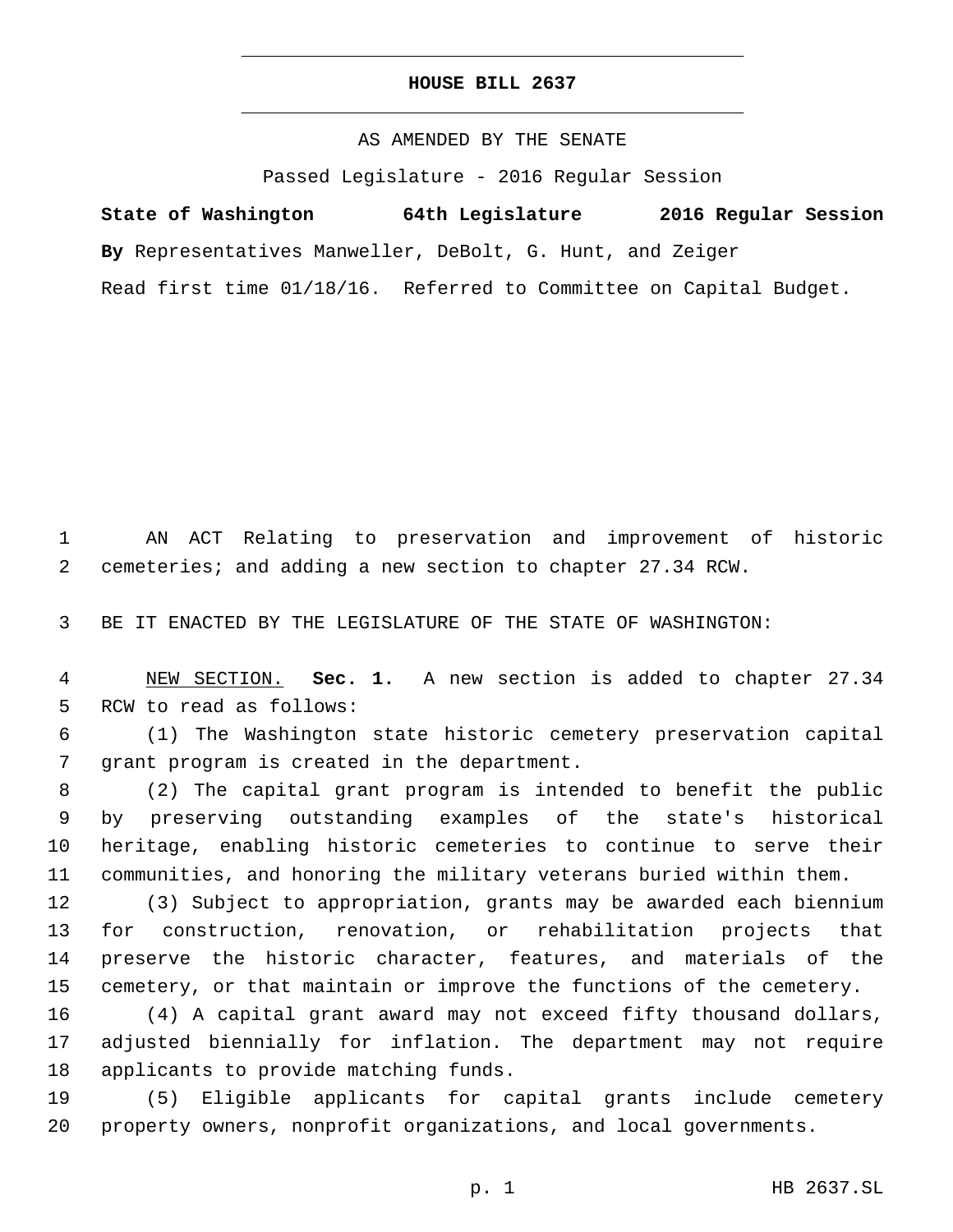(6) Applications for the capital grant program must be submitted to the department in a form and manner prescribed by the department. The applications must include a history of the cemetery which the department shall maintain on file.4

 (7) The director shall establish a committee to review applications. The committee shall consist of at least five members with expertise or association with historic preservation, cemetery associations, local cemetery boards, and other associations or professional organizations the director deems appropriate. When evaluating and prioritizing projects, the committee shall consider 11 the following criteria:

(a) The relative historical significance of the cemetery;

 (b) Whether the proposed project will result in lower costs of 14 maintenance and operations; and

(c) The relative percentage of military burials in the cemetery.

 (8) The conditions in this subsection must be met by recipients of funding in order to satisfy the public benefit requirements of the historic cemetery preservation capital grant program.

 (a) The committee shall provide the department a prioritized list of projects for funding. The department and grant recipient must execute a contract before work on the grant project begins. The contract must specify public benefit and minimum maintenance 23 requirements.

 (b) Grant recipients must proactively maintain their historic 25 cemetery for a minimum of ten years.

 (c) Public access to the exterior of properties that are not visible from a public right-of-way must be provided under reasonable terms and circumstances, including the requirement that visits by nonprofit organizations or school groups must be offered at least one day per year. Tribal access must be provided under reasonable terms and circumstances to historic cemeteries in which there are Indian burials.32

 (9) Projects must be initiated within one year of funding approval and completed within two years, unless an extension is 35 provided in writing by the department.

 (10) If a recipient of an historic cemetery preservation capital grant, or subsequent owner of a property that was assisted by a grant, takes any action within ten years of the award with respect to the assisted property such as dismantlement, removal, substantial alteration, or any other action inconsistent with the property's

p. 2 HB 2637.SL